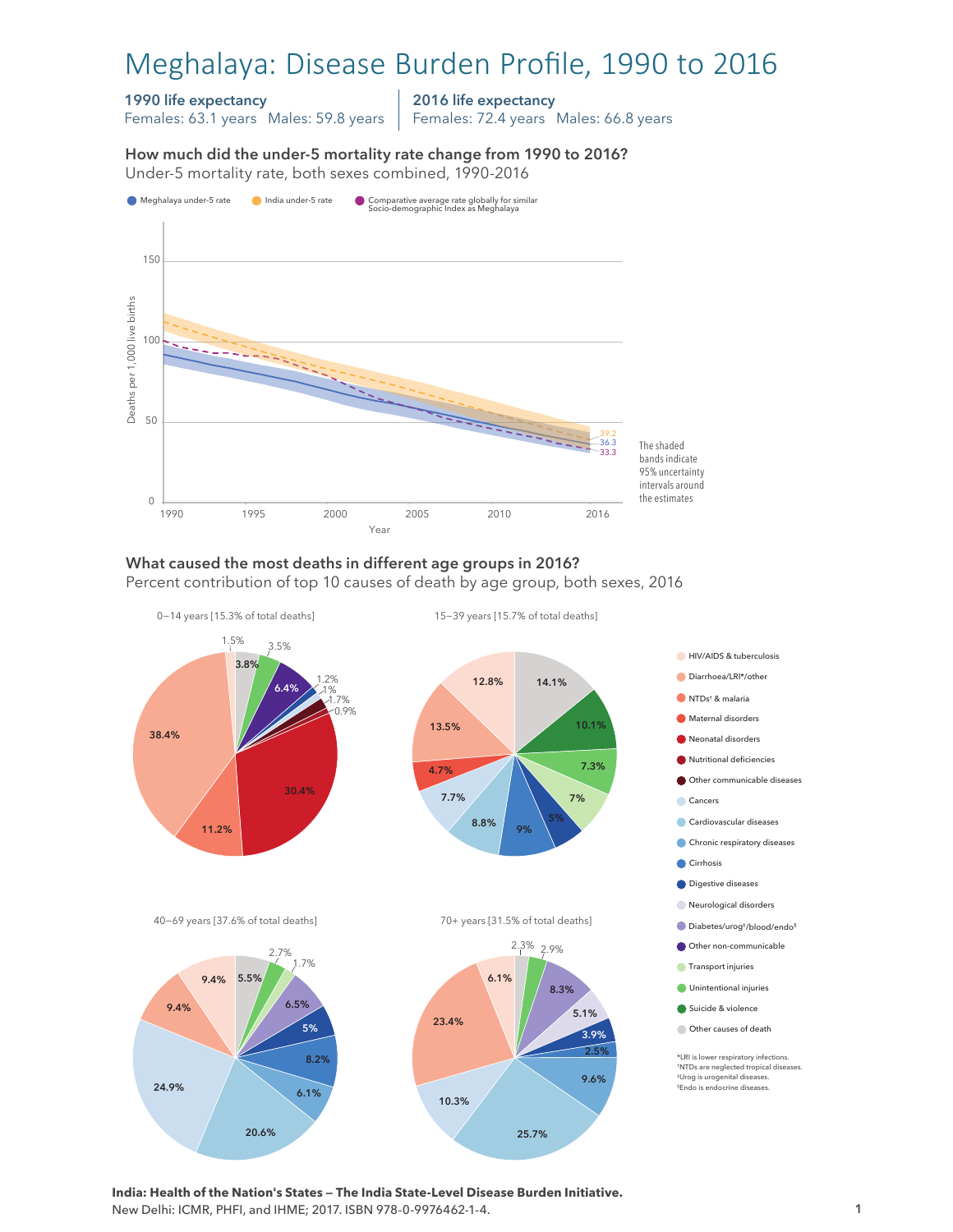### Proportion of total disease burden from: Premature death: 64.1% | Disability or morbidity: 35.9%

### What caused the most years of life lost, by sex, in 2016?

Top 15 causes of YLLs, ranked by percent for both sexes combined, 2016



## What caused the most years lived with disability, by sex, in 2016?

Top 15 causes of YLDs, ranked by percent for both sexes combined, 2016



\*COPD is chronic obstructive pulmonary disease.

\*Sense organ diseases includes mainly hearing and vision loss.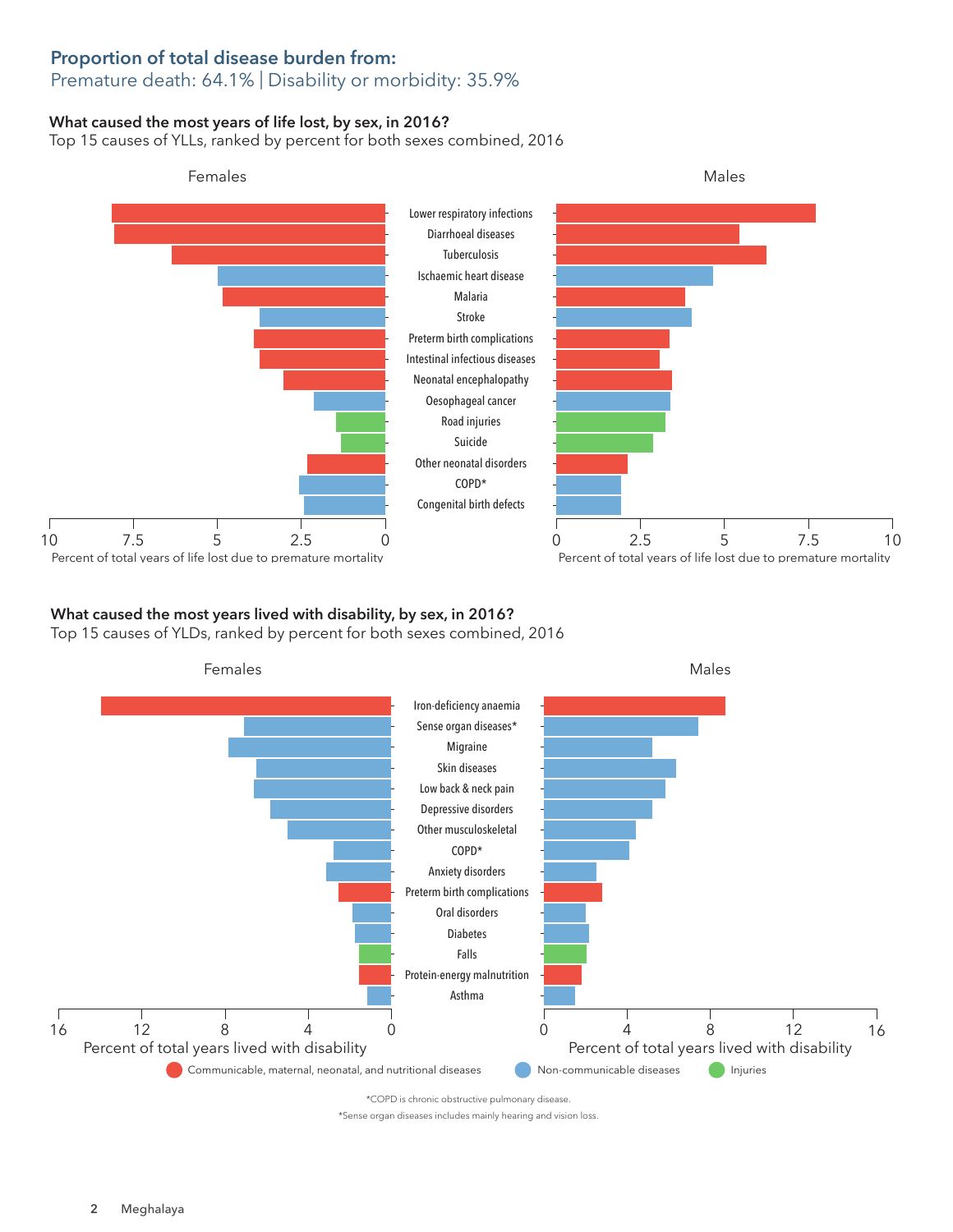## Proportion of total disease burden from: CMNNDs: 39.1% | NCDs: 52.3% | Injuries: 8.6%

How have the leading causes of death and disability combined changed from 1990 to 2016? How have the leading causes of death and disability combined changed from 1990 to 2016? Change in top 15 causes of DALYs, both sexes, ranked by number of DALYs, 1990–2016 Change top 15 causes of DALYs, both sexes, ranked by number of DALYs, 1990–2016



The percent figure in brackets next to each cause is DALYs from that cause out of total DALYs.

‡Sense organ diseases includes mainly hearing and vision loss. § Self-harm refers to suicide and the nonfatal outcomes of self-harm.

What caused the most death and disability combined across age groups in 2016? What caused the most death and disability combined across age groups in 2016? Percent of DALYs by age group, both sexes, 2016 Percent of DALYs by age group, both sexes, 2016



The number in parentheses after each age group on the x-axis is the percent of population in that age group